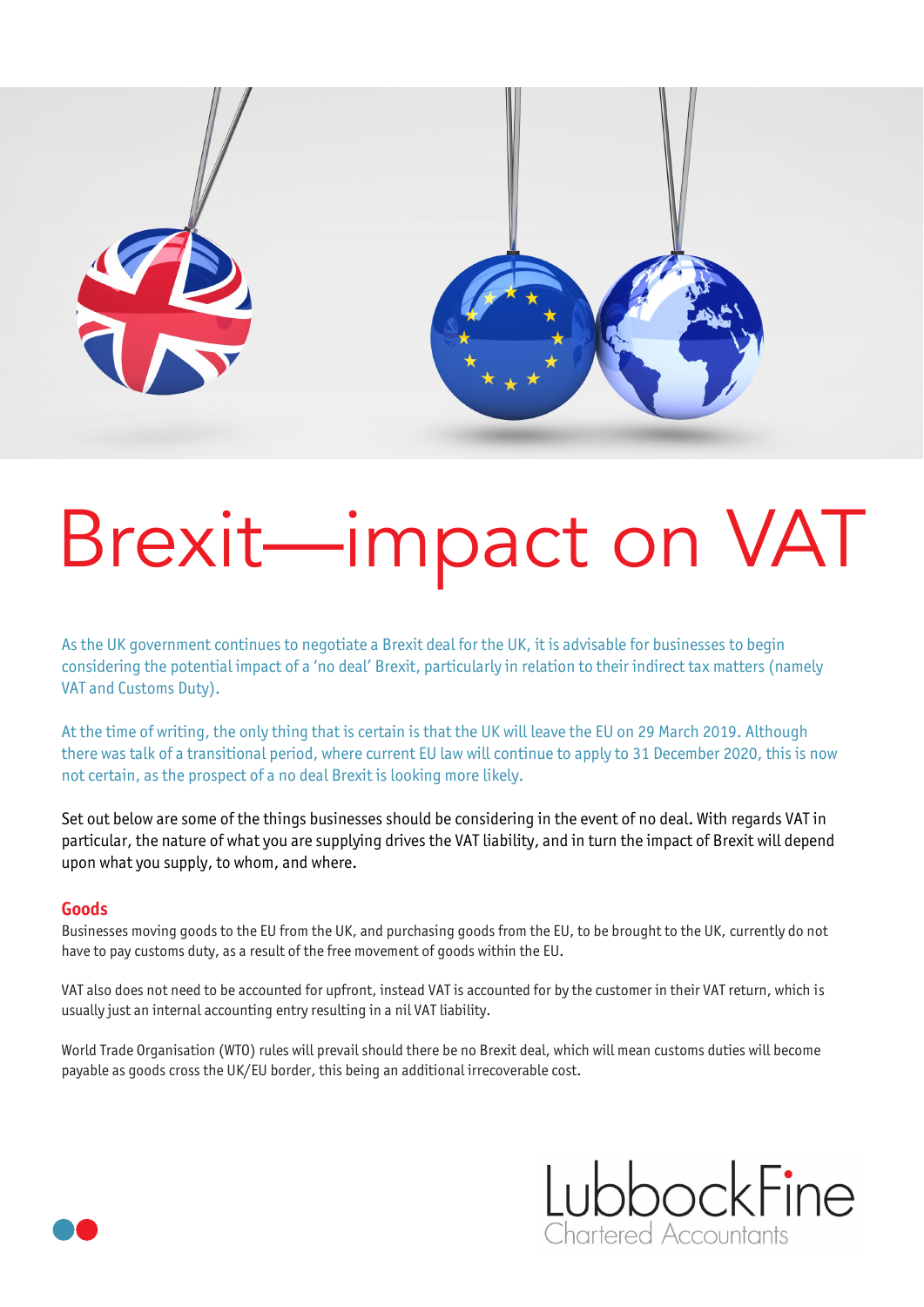With regards to VAT, looking firstly at goods entering the UK from the EU (for example, a UK company purchases goods from France) under current rules, in a no deal Brexit, VAT will need to be paid along with the customs duty. However, recent guidance from HMRC has indicated that import VAT will be self-accounted for in the UK VAT return, in the event of no deal. That relaxation would mean that no actual payment is required on imported goods.

When moving goods into the EU from the UK, to use France again as an example, EU duty will be payable, and in this example, French VAT will need to be paid as the goods move in to France. The UK supplier will then own goods in France and it is likely that they will be required to account for French VAT, when the goods are sold to the end customer, triggering a French VAT registration and French VAT accounting requirement. Alternatively, the French customer could act as the importer, however this may seem less attractive due to the increases in costs and administration, which could now be associated with doing business with a UK supplier.

Following on from the above, with a no deal Brexit there will be an increase in administration in any event, that comes with moving goods into and out of the EU. For example, there are various customs declarations and documents that need to be completed, border checks and potential quotas that need to be adhered to, adding to the potential administrative burden. However, one bit of good news is that HMRC have confirmed that, in a no deal scenario, there will be no requirement to file EC Sales Lists, as sellers to the EU from the UK currently now do.

The impact on UK businesses involved in the movement of goods in to and out of Ireland also requires particular consideration. Ireland is, and will continue to be, an EU Member State and often goods destined for an EU country from Ireland travel via the UK. This means an Irish seller of goods, to, say, a German customer, whose goods travel via the UK, will have their goods crossing the EU border into the UK and then leaving the UK and re-entering the EU. Although this is unlikely to mean UK duty and VAT becomes payable, as the goods will be in transit, the necessary declarations will still need to be made as goods cross the various borders.

Below we have set out some items that businesses buying and selling goods across, what will be the new UK/EU border, should start considering:

- Map out your supply chains, from start to end, following your purchases and sales of goods. Look at where your suppliers and customers are located and pinpoint where the potential issues could be.
- Assess the impact on your profit margins if customs duty becomes payable when trading with EU countries.
- Consider a VAT registration in another EU country. Once your goods are in that location, they are in 'free circulation' and can benefit from the current EU arrangements.
- Following on from the above, some form of presence in the EU may be needed, for example a storage area for goods in the EU country in question.
- Can your EU customer become the importer into the EU?
- Can supply chains be simplified or changed, for example if you currently purchase from an EU supplier can this be changed to a UK supplier?
- Analyse your processes and systems to see if they can cope with the potential new requirements.
- Can stock levels cope if goods take longer to move across borders, particularly those businesses that operate a 'Just-in-Time' model.
- Consider obtaining Authorised Economic Operator (AEO) status, this being a certified authorisation issued by customs administrations, that is internationally recognised and can speed up the process of moving goods across the new UK/EU border.
- Speak with your bank with regards any quarantee facilities they can offer. This can be useful as HMRC allow duty and VAT to be deferred on imports to the UK, if the appropriate bank guarantee is in place. This can assist with cash-flow.

## **Services**

The cross-border treatment of services differs to the VAT treatment of goods, set out above.

Generally, business to business supplies of services from the UK will be outside the scope of UK VAT when supplied